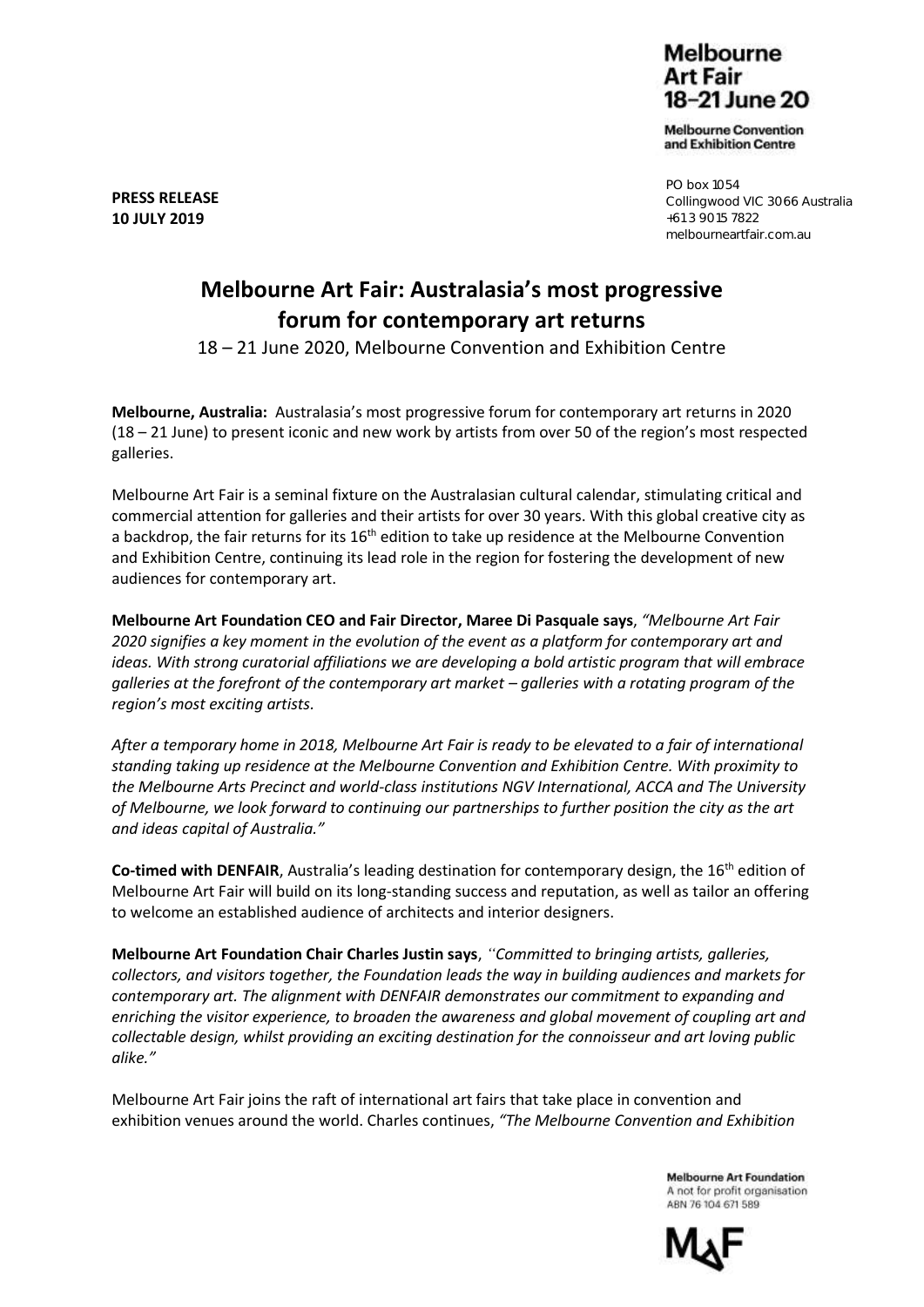## **Melbourne** Art Fair 18-21 June 20

**Melbourne Convention** and Exhibition Centre

*Centre designed by architecture heavyweights Denton Corker Marshall is the ideal, long-term home for Melbourne Art Fair. With world-class exhibition facilities, central CBD access and proximity to the Melbourne Arts Precinct, it provides the best possible setting for an art fair of international standards."*

Galleries will be hand selected to participate in two exhibition sectors:

**Galleries**: the region's most significant galleries present new and iconic works from leading artists, through solo shows and curated projects.

**Accent**: a thought-provoking platform for emerging artists with specially conceived projects from ten of the region's most progressive young galleries. Discover artists with a new perspective that are shifting the global conversation around contemporary art.

Making its debut in 2020, **Beyond** harnesses the monumental exhibition spaces within the Melbourne Convention and Exhibition Centre. Carefully curated installations and spatial interventions will fill the epic spaces contributing to greater conversations and presenting opportunities for artists far beyond the art fair stand.

A major drawcard of the fair is the returning **Melbourne Art Foundation Commission**. The program, now in its 8<sup>th</sup> year, provides a living artist with a rare opportunity to realise a large-scale work for unveiling at Melbourne Art Fair, which is later gifted to a prominent Australian institution.

**Melbourne Art Fair is supported by government partners Creative Victoria and the Australia Council for the Arts under the Visual Arts and Craft Strategy.** 

**Gallery applications are now open, closing 18 October 2019. For information visit melbourneartfair.com.au.** 

**- Notes to Editors –**

### **Media Contact**

Joanne Tramontana Communications Collective Melbourne +61 3 9988 2300 Sydney +61 2 9199 4879 [joanne@commscollect.com.au](mailto:joanne@commscollect.com.au)

### **Event Details**

Melbourne Art Fair runs from Thursday 18 to Sunday 21 June 2020 at Melbourne Convention and Exhibition Centre